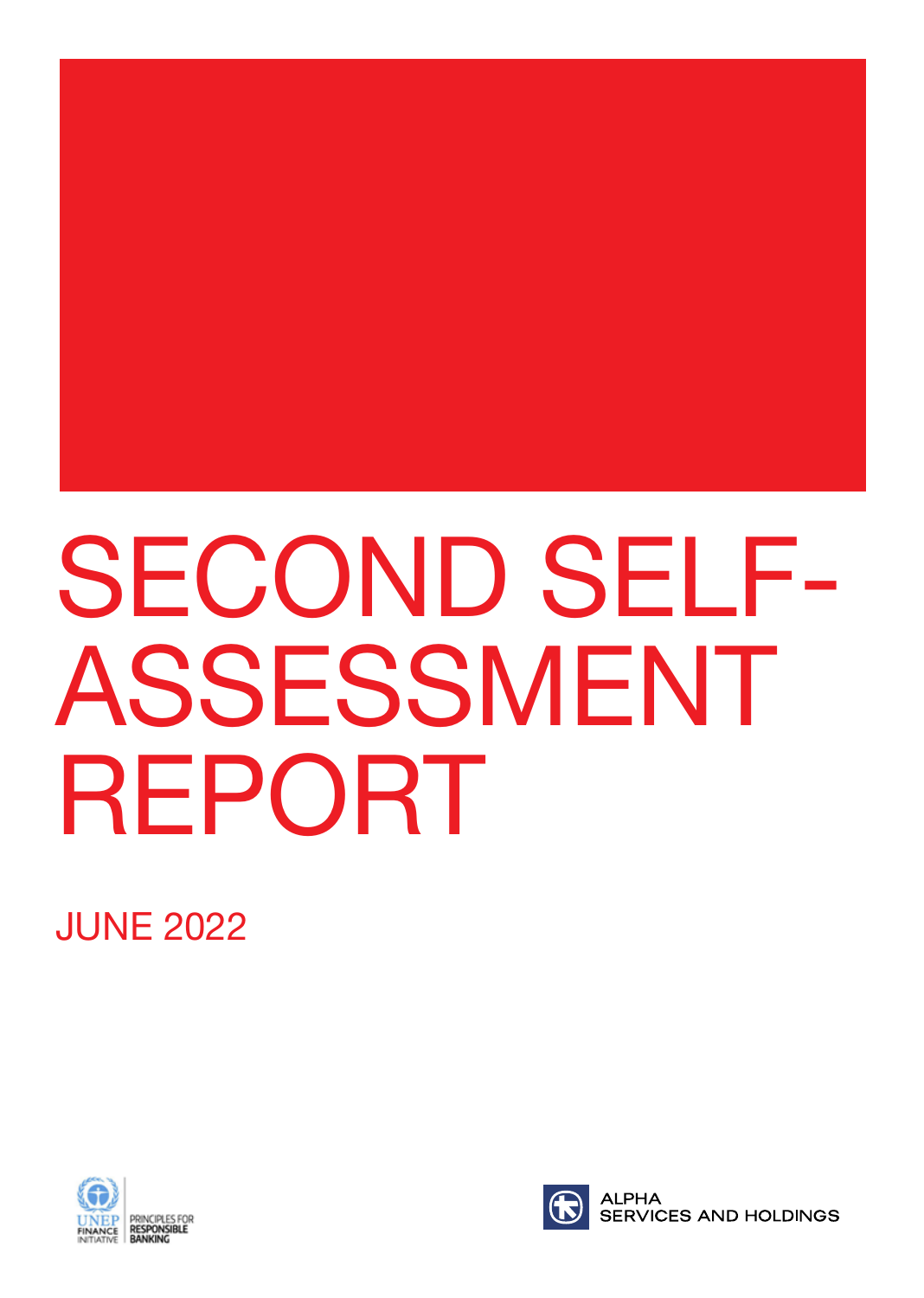### **Principle 1: Alignment**

The Bank will align its business strategy to be consistent with and contribute to individuals' needs and society's goals, as expressed in the Sustainable Development Goals, the Paris Climate Agreement and relevant national and regional frameworks.

|                  | <b>Reporting and Self-</b><br><b>Assessment Requirements</b>                                                                                                                                                                                                                                                                                                          | <b>High-level summary</b><br>of bank's response                                                                                                                                                                                                                                                                                                                                                                                                                                                                                                                                                                                                                                                                                                                                                                                                                                                                                                                                                                                                                                                                                                                                                                                                                                                                                                                                                                                                                                                                                                                                                                                                                                                                                                                                                                                                       | References                                                                       |
|------------------|-----------------------------------------------------------------------------------------------------------------------------------------------------------------------------------------------------------------------------------------------------------------------------------------------------------------------------------------------------------------------|-------------------------------------------------------------------------------------------------------------------------------------------------------------------------------------------------------------------------------------------------------------------------------------------------------------------------------------------------------------------------------------------------------------------------------------------------------------------------------------------------------------------------------------------------------------------------------------------------------------------------------------------------------------------------------------------------------------------------------------------------------------------------------------------------------------------------------------------------------------------------------------------------------------------------------------------------------------------------------------------------------------------------------------------------------------------------------------------------------------------------------------------------------------------------------------------------------------------------------------------------------------------------------------------------------------------------------------------------------------------------------------------------------------------------------------------------------------------------------------------------------------------------------------------------------------------------------------------------------------------------------------------------------------------------------------------------------------------------------------------------------------------------------------------------------------------------------------------------------|----------------------------------------------------------------------------------|
| 1.1              | Describe (high-level) your<br>bank's business model,<br>including the main customer<br>segments served, types of<br>products and services<br>provided, the main sectors<br>and types of activities, and<br>where relevant the technolo-<br>gies financed across the main<br>geographies in which your<br>bank has operations or<br>provides products and<br>services. | The Alpha Bank Group is one of the leading financial Groups in<br>Greece. It is present in South-eastern Europe via the Group<br>Companies that operate in Cyprus, Romania, and Albania. The<br>Group is also present in the United Kingdom through its London<br>Branch and the Group Company, Alpha Bank London Ltd and in<br>Luxembourg through its Luxembourg Branch.<br>The Bank provides products and services in the following<br>operating segments:<br>• Retail Banking, including loans, deposits products and<br>bancassurance services.<br>. Wholesale Banking, including small business and corporate,<br>shipping finance, leasing and factoring activities.<br>• Investment Banking and Treasury Management, including<br>personal and private banking, corporate and structured finance,<br>treasury and brokerages services; and<br>· Other activities such as real estate management, venture<br>capital and equity financing.                                                                                                                                                                                                                                                                                                                                                                                                                                                                                                                                                                                                                                                                                                                                                                                                                                                                                                      | <b>Annual Report</b><br>2021                                                     |
| 1.2 <sub>2</sub> | Describe how your bank has<br>aligned and/or is planning to<br>align its strategy to be<br>consistent with and contribute<br>to society's goals, as<br>expressed in the Sustainable<br>Development Goals (SDGs),<br>the Paris Climate Agreement,<br>and relevant national and<br>regional frameworks.                                                                 | Alpha Bank's Sustainability Strategy is based around 4 pillars:<br>market, people, environment, and society. As part of this<br>strategy and for the purpose of implementing the Principles,<br>Alpha Bank has reviewed its contribution to society's goals in<br>reference to the SDGs, Paris Agreement and relevant regional<br>frameworks such as the European Union Action Plan on<br>Sustainable Finance and Greece's national strategy for<br>sustainable development. The analysis of the Bank's activities,<br>using the tools provided by UNEP-FI, concluded that the most<br>significant impacts relate to the following four areas (of the<br>Impact Radar) and society's goals:<br>• Water - aligning with SDG 6 - "Clean water and sanitation".<br>The portfolio of Alpha Bank shows a significant association with<br>sectors impacting water availability. Furthermore, this area of<br>alignment has been identified as a major Greek country need by<br>the UNEP-FI analysis. Therefore, the Bank has the potential to<br>achieve a significant impact by aligning its strategy towards<br>SDG 6, for example by supporting the increase of water use<br>efficiency and ensuring sustainable withdrawals and supply of<br>freshwater to address water scarcity (Goal 6.4).<br>• Employment - aligning with SDG 8 - "Decent work and<br>economic growth". The portfolio of Alpha Bank shows a<br>significant association with sectors potentially impacting<br>employment and economic growth. This area of alignment has<br>also been identified by UNEP FI as a key challenge for the<br>Greek economy especially considering the current employment<br>rate. Therefore, the Bank could achieve a significant impact by<br>aligning its strategy towards SDG 8, for example by supporting<br>the increase of youth employment rate. | <b>Corporate</b><br><b>Responsibility</b><br><b>Policy; Alpha</b><br><b>Bank</b> |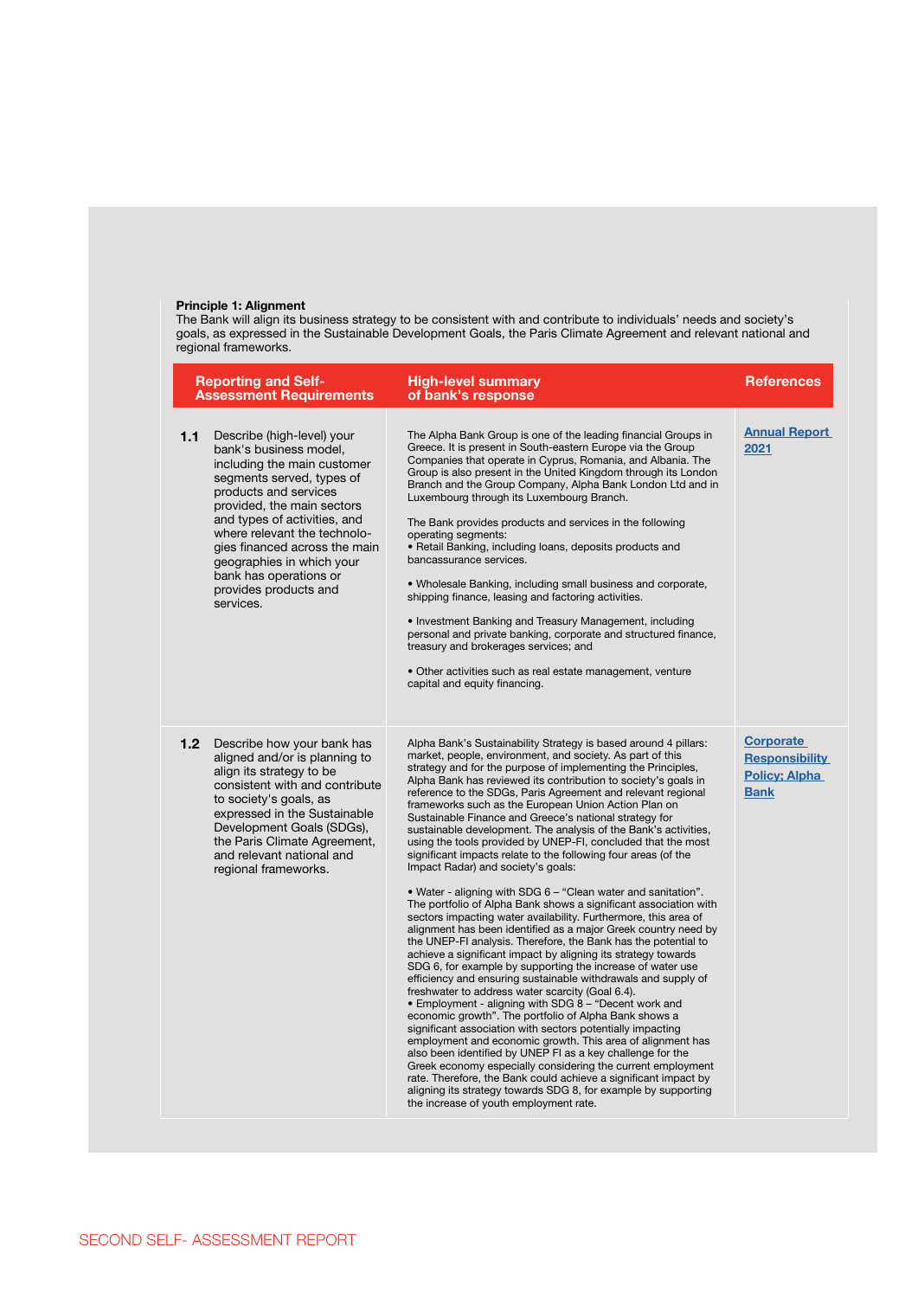| <b>Reporting and Self-</b><br><b>Assessment Requirements</b> | <b>High-level summary</b><br>of bank's response                                                                                                                                                                                                                                                                                                                                                                                                                                                                                                                                                                                                                                                                                                                                                                                                                                                                                                                                                                                                                                                                                                                                                                                                                                                                                                                                                                                                                                                                                                                                                                                                                                                                                                                                                                                                       | <b>References</b>                                                                |  |
|--------------------------------------------------------------|-------------------------------------------------------------------------------------------------------------------------------------------------------------------------------------------------------------------------------------------------------------------------------------------------------------------------------------------------------------------------------------------------------------------------------------------------------------------------------------------------------------------------------------------------------------------------------------------------------------------------------------------------------------------------------------------------------------------------------------------------------------------------------------------------------------------------------------------------------------------------------------------------------------------------------------------------------------------------------------------------------------------------------------------------------------------------------------------------------------------------------------------------------------------------------------------------------------------------------------------------------------------------------------------------------------------------------------------------------------------------------------------------------------------------------------------------------------------------------------------------------------------------------------------------------------------------------------------------------------------------------------------------------------------------------------------------------------------------------------------------------------------------------------------------------------------------------------------------------|----------------------------------------------------------------------------------|--|
|                                                              | . Waste - aligning with SDG 11 - "Sustainable cities" and SDG<br>12 – "Responsible consumption and production". The portfolio<br>of Alpha Bank shows a significant association with sectors<br>potentially impacting the circular economy development,<br>particularly the management of waste. Therefore, the Bank<br>could achieve a significant impact by aligning its strategy<br>towards SDG 11, for example by reducing the adverse impact of<br>cities through the financing of waste management activities<br>(Goal 11.6) and towards SDG 12, for example by reducing waste<br>generation through prevention, reduction, recycling and reuse<br>(Goal 12.5). This strategy would also support the European<br>Circular Economy Action Plan of 2020.<br>• Climate change -, aligning with SDG 13 - "Climate action".<br>The portfolio of Alpha Bank shows a significant association with<br>sectors having a significant impact on climate change. Climate<br>change is also identified as the defining challenge of the<br>decade. The Bank has a role to play in fighting climate change<br>through aligning its strategy towards SDG 13 and the Paris<br>Agreement with the development of a green offering and the<br>reduction of its own and financed emissions to NetZero.<br>To align the strategy with these goals, the Bank identified a first<br>set of SMART targets in these areas. These strategic orienta-<br>tions have been validated by the General Management of Alpha<br>Bank and will be further detailed and monitored in the coming<br>months, while continuing the implementation of the Principles.<br>More details related to the Bank's alignment with the SDG's and<br>other relevant frameworks can be found in the "Alpha Bank and<br>Sustainable Development" section (3) of the Sustainability report<br>2021. | <b>Corporate</b><br><b>Responsibility</b><br><b>Policy:</b><br><b>Alpha Bank</b> |  |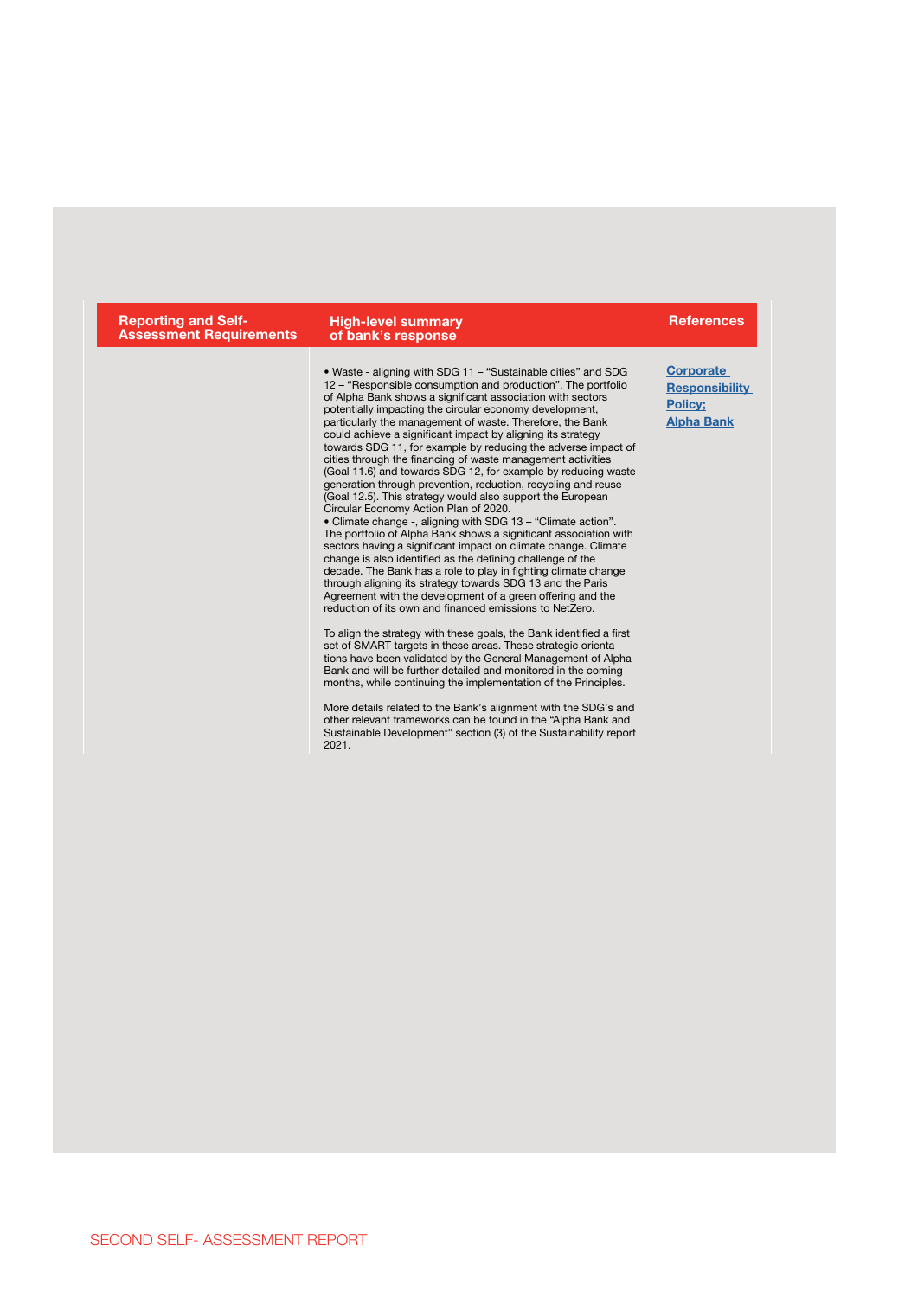#### **Principle 2: Impact and Target Setting**

The Bank will continuously increase its positive impacts while reducing the negative impacts on, and managing the risks to, people and environment resulting from its activities, products and services. To this end, they will be set and published targets where the Bank can have the most significant impacts.

#### **Bank's conclusion/statement if it has fulfilled the requirements regarding Impact Analysis.**

In 2021, Alpha Bank completed the impact analysis and identified the most significant impacts associated with its Greek activities. Alpha Bank prioritised 4 areas of most significant impact: Water, Employment, Waste and Climate. Alpha Bank will continue to make progress in assessing and disclosing its impacts following the development of tools and methodologies in collaboration with UNEP-FI and its peers.

| <b>Reporting and Self-</b><br><b>Assessment Requirements</b>                                                                                                                                                                                                                                                                                                                                                        | <b>High-level summary</b><br>of bank's response                                                                                                                                                                                                                                                                                                                                                                                                                                                                                                                                                                                                                                                                                                                                         | <b>References</b>         |
|---------------------------------------------------------------------------------------------------------------------------------------------------------------------------------------------------------------------------------------------------------------------------------------------------------------------------------------------------------------------------------------------------------------------|-----------------------------------------------------------------------------------------------------------------------------------------------------------------------------------------------------------------------------------------------------------------------------------------------------------------------------------------------------------------------------------------------------------------------------------------------------------------------------------------------------------------------------------------------------------------------------------------------------------------------------------------------------------------------------------------------------------------------------------------------------------------------------------------|---------------------------|
| 2.1 Plans for Target<br>Implementation<br>and Monitoring<br>Show that your bank has<br>defined actions and milestones<br>to meet the set targets.<br>Show that your bank has put in<br>place the means to measure<br>and monitor progress against<br>the set targets. Definitions of<br>key performance indicators, any<br>changes in these definitions,<br>and any rebasing of baselines<br>should be transparent. | The Bank has developed the necessary procedures and KPIs to<br>effectively measure and report the progress on the achievement<br>of the targets. For each target, it has been created a roadmap<br>with annual milestones that are dynamically updated based on<br>the Bank's operations and the framework that the Bank<br>operates into. The Corporate Communications division, along<br>with the ESG working Group reassures the robust implementa-<br>tion and execution of the necessary procedures for the<br>achievement and monitoring of the targets set in the previous<br>years.<br>More details related to the Bank's targets can be found in the<br>"3.7 2021 Performance and 2022 Sustainable Development<br>Objectives" section (3.7) of the Sustainability report 2021. | <b>ESG Report</b><br>2021 |

#### **Bank's conclusion/statement if it has fulfilled the requirements regarding Plans for Target Implementation and Monitoring.**

Alpha Bank, in 2021, defined and agreed on a detailed roadmap and monitoring processes for the implementation of its targets. The Bank will continue to improve the monitoring and the definition of performance indicators / relevant actions in order to achieve these targets, in collaboration with UNEP-FI and its peers.

#### Progress on Implementing **2.2 Targets**

#### For each target separately:

Show that your bank has implemented the actions it had previously defined to meet the set target. Or explain why actions could not be implemented / needed to be changed and how your bank is adapting its plan to meet its set target.

The following progress has been made on targets previouslyset: • Agricultural sector financial products and services: In 2021, 2.7% of the new disbursements have been allocated to the agricultural sector (in cooperation with European Institutions), which is not a significant increase since 2020.

• Alpha Green Loan Products: In 2021, the penetration rate of Alpha Green Loan Products reached 5%, slightly increased compared to the penetration rate of 2020 (4%).

• ESG related assets: In 2021, the total amount of ESG assets (in million Euros) increased by 4.8%, which is very close to the original target of 5% annual increase and in line with the mid-term goal of 25% cumulative increase of ESG related assets by 2025.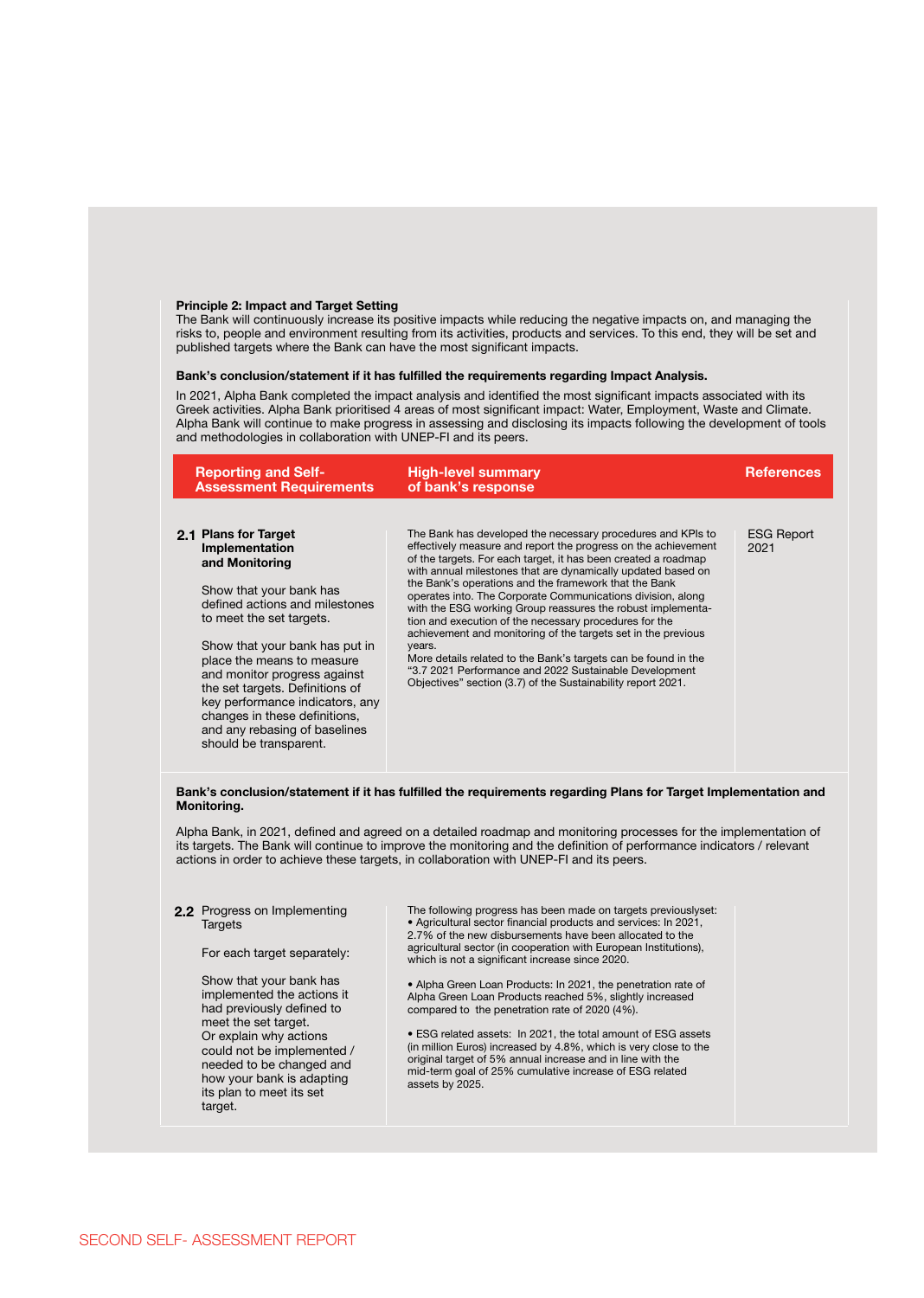| <b>Reporting and Self-</b><br><b>Assessment Requirements</b>                                                                                                                                                                                                                                                                     | <b>High-level summary</b><br>of bank's response                                                                                                                                                                                                                                                                                                                                                                                                                                                                                                                                                                                                                                                                                                                                                                                                                                                                                                                                                                                                                                                                                                                                                                                                                                                                                                                                                                                                                                                            | <b>References</b> |
|----------------------------------------------------------------------------------------------------------------------------------------------------------------------------------------------------------------------------------------------------------------------------------------------------------------------------------|------------------------------------------------------------------------------------------------------------------------------------------------------------------------------------------------------------------------------------------------------------------------------------------------------------------------------------------------------------------------------------------------------------------------------------------------------------------------------------------------------------------------------------------------------------------------------------------------------------------------------------------------------------------------------------------------------------------------------------------------------------------------------------------------------------------------------------------------------------------------------------------------------------------------------------------------------------------------------------------------------------------------------------------------------------------------------------------------------------------------------------------------------------------------------------------------------------------------------------------------------------------------------------------------------------------------------------------------------------------------------------------------------------------------------------------------------------------------------------------------------------|-------------------|
| Report on your bank's<br>progress over the last 12<br>months (up to 18 months in<br>your first reporting after<br>becoming a signatory)<br>towards achieving each of<br>the set targets and the<br>impact your progress<br>resulted in. (where feasible<br>and appropriate, banks<br>should include quantitative<br>disclosures) | • Renewable Energy Systems (RES): In 2021, the total of MW<br>reached the 965 MW, which is 25 MW higher than the total<br>amount of MW of 2020 and in line with the mid-term goal of<br>70MW increase by 2025.<br>• Own operations: The Bank procures 100% renewable<br>electricity for all its buildings and branches.<br>• Paper usage: In 2021, the tons of paper used were reduced by<br>almost 40%. The target is overachieved due to several initiatives<br>(MPS expansion, digitization of transactions, web penetration,<br>increase of e- statements etc).<br>• Global recycling rate: In 2021, the annual rate of recycled vs<br>used toners has skyrocketed to 148.8%. The specific index is<br>the percentage of recycled toners to the total consumption of<br>toners. Due to premise clearing of the Bank's Buildings and<br>Branches in the year, the total quantity of recycled toners<br>exceeded total consumption (kg) for 2021.<br>• Water scarcity and pollution: In 2021, the percentage of the<br>global portfolio (in Euros) related to activities that contribute to<br>water scarcity and pollution has increased by almost one<br>percent.<br>• Young people and entrepreneurship: The Bank has started the<br>evaluation of partnership proposals and the identification of<br>educational partners, as part of the Corporate Responsibility<br>Program.<br>Branch accessibility: In 2021, the branch accessibility for<br>persons with mobility disabilities increased by 2%. |                   |

# **Bank's conclusion/statement if it has fulfilled the requirements regarding Progress on Implementing Targets**

Alpha Bank has partially fulfilled the requirements regarding Plans for Target Implementation and Monitoring.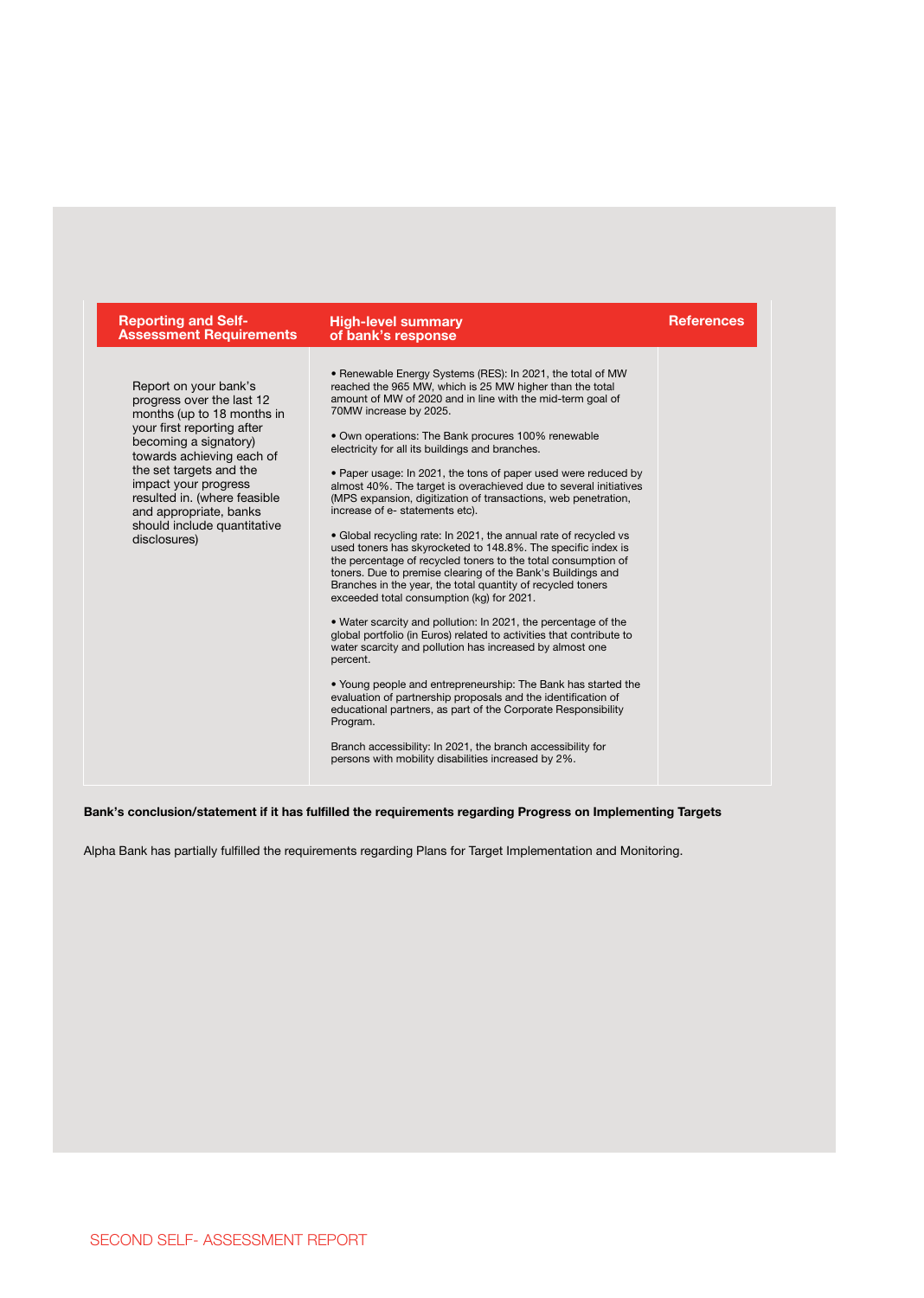# **Principle 3: Clients and Customers**

The Bank will responsibly work with its clients and its customers to encourage sustainable practices and enable<br>economic activities that create shared prosperity for current and future generations.

| <b>Reporting and Self-</b><br><b>Assessment Requirements</b>                                                                                                                                                                                                                                                                                                             | <b>High-level summary</b><br>of bank's response                                                                                                                                                                                                                                                                                                                                                                                                                                                                                                                                                                                                                                                                                                                                                                                                                                                                                                                                                                                                                                                                                                                                                                                                                                                                                                                                                                                                                                                                                                                                                                                                                                                                                                                                                                                                                                                                                                                                                                                                                                                                                                                                                                                                                                                                                                                                                                                                                                                                                                                                                                                                                                                                                                                                                                                                                                                                                                                                                                                                                                               | <b>References</b> |
|--------------------------------------------------------------------------------------------------------------------------------------------------------------------------------------------------------------------------------------------------------------------------------------------------------------------------------------------------------------------------|-----------------------------------------------------------------------------------------------------------------------------------------------------------------------------------------------------------------------------------------------------------------------------------------------------------------------------------------------------------------------------------------------------------------------------------------------------------------------------------------------------------------------------------------------------------------------------------------------------------------------------------------------------------------------------------------------------------------------------------------------------------------------------------------------------------------------------------------------------------------------------------------------------------------------------------------------------------------------------------------------------------------------------------------------------------------------------------------------------------------------------------------------------------------------------------------------------------------------------------------------------------------------------------------------------------------------------------------------------------------------------------------------------------------------------------------------------------------------------------------------------------------------------------------------------------------------------------------------------------------------------------------------------------------------------------------------------------------------------------------------------------------------------------------------------------------------------------------------------------------------------------------------------------------------------------------------------------------------------------------------------------------------------------------------------------------------------------------------------------------------------------------------------------------------------------------------------------------------------------------------------------------------------------------------------------------------------------------------------------------------------------------------------------------------------------------------------------------------------------------------------------------------------------------------------------------------------------------------------------------------------------------------------------------------------------------------------------------------------------------------------------------------------------------------------------------------------------------------------------------------------------------------------------------------------------------------------------------------------------------------------------------------------------------------------------------------------------------------|-------------------|
| 3.1 Provide an overview of the<br>policies and practices your<br>bank has in place and/or is<br>planning to put in place to<br>promote responsible relation-<br>ships with its customers. This<br>should include high-level<br>information on any<br>programmes and actions<br>implemented (and/or planned),<br>their scale and, where<br>possible, the results thereof. | Customers are amongst the most important stakeholders for us.<br>Hence, there have been established actions and policies that<br>ensure promote responsible relationships with its customers.<br>•The bank promotes transparency by:<br>•Communicating written and verbally the principles that<br>govern customer service and assure customer satisfaction.<br>•Supplying the necessary information regarding its products<br>and services (see also Responsible Operation - Business<br>Conduct and Compliance).<br>. Reassuring that the bank's advertisements present all<br>details regarding the products and services (Responsible<br>Marketing). More details in the "Transparency" section (5.6).<br>. The Bank places particular emphasis on personal data and<br>corporate information, implementing appropriate protection<br>measures for the entire information life cycle. In 2021, the<br>Cybersecurity and Information Security Division renewed the<br>following certifications:<br>.The Information Security Management System - ISO 27001<br>was updated to incorporate new standard requirements for<br>privacy information management (ISO 27701), information<br>security controls for cloud services (ISO 27017) and<br>protection of personally identifiable information in public<br>clouds (ISO 27018).<br>. The Business Continuity Management Systems -<br>ISO 22301.<br>.The PCI-DSS Level 1 Service Provider and Level 4<br>Merchant at Bank level, covering cardholder security.<br>. Regarding personal data protection, Alpha Bank applies the<br>General Data Protection Regulation (Regulation (EU) 2016/679<br>of the European Parliament and of the Council), more commonly<br>known as GDPR, which concerns the protection of Individuals<br>regarding the processing of their Personal Data. The actions and<br>policies in detail can be found in the "Customer Privacy and<br>Data Security" section (4.8).<br>.Alpha Bank's primary concern is to provide optimal customer<br>service and maintain stable and long-term relationships with<br>them. To improve the services on a daily basis, Alpha Bank has<br>established various communication channels with Customers,<br>including a Call Centre, a voice recognition portal, a complaint<br>handling mechanism, a contact form on the website as well as<br>email and SMS communication.<br>In this effort, the Bank has established internal procedures for<br>monitoring and measuring the proper implementation of officers'<br>procedures and communication (Quality monitoring) and<br>specialized measuring of Customer satisfaction regarding the<br>management of their cases (t-NPS, Customer Satisfaction<br>Survey). More specifically, in 2021, the t-NPS index rose to 61%<br>(from 55% in 2020), while the percentage of Customers satisfied<br>with customer service rose to 81% (from 78% in 2020). The<br>waiting time of the Customers, during the same period, was<br>reduced by 28%. More details enclosed in the "Customer"<br>Service and Satisfaction" section (5.7). |                   |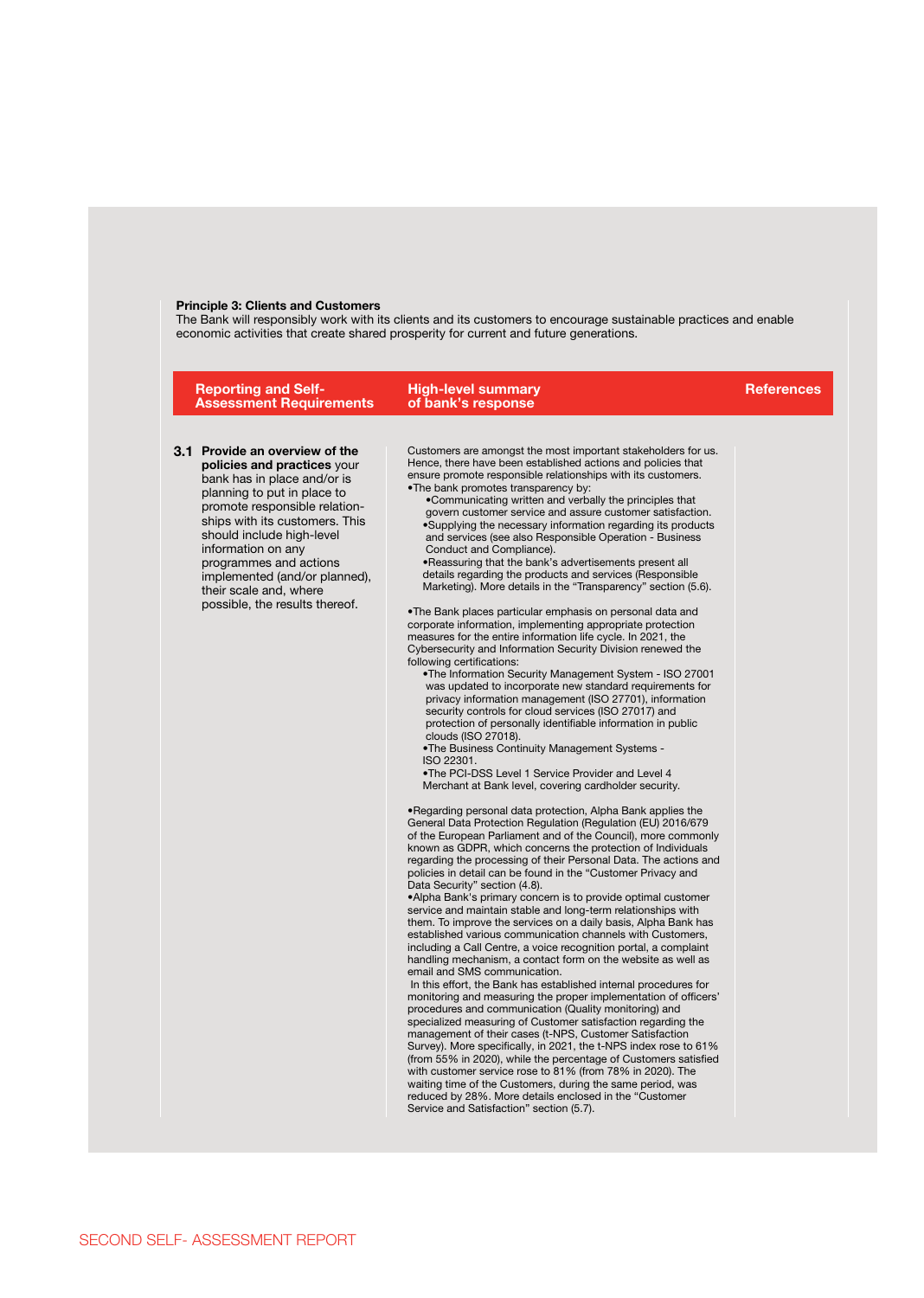| <b>Reporting and Self-</b><br><b>Assessment Requirements</b>                                                                                                                                                                                                                                                                                                             | <b>High-level summary</b><br>of bank's response                                                                                                                                                                                                                                                                                                                                                                                                                                                                                                                                                                                                                                                                                                                                                                                                                                                                                                                                                                                                                                                                                                                                                                              | <b>References</b> |
|--------------------------------------------------------------------------------------------------------------------------------------------------------------------------------------------------------------------------------------------------------------------------------------------------------------------------------------------------------------------------|------------------------------------------------------------------------------------------------------------------------------------------------------------------------------------------------------------------------------------------------------------------------------------------------------------------------------------------------------------------------------------------------------------------------------------------------------------------------------------------------------------------------------------------------------------------------------------------------------------------------------------------------------------------------------------------------------------------------------------------------------------------------------------------------------------------------------------------------------------------------------------------------------------------------------------------------------------------------------------------------------------------------------------------------------------------------------------------------------------------------------------------------------------------------------------------------------------------------------|-------------------|
|                                                                                                                                                                                                                                                                                                                                                                          | . The complaint management policy of the Bank is harmonized<br>with the provisions of the Bank of Greece (NEE157 / 2019),<br>while the Quality Management System the Bank applies is<br>certified according to the international standard ISO 9001: 2015.<br>More details enclosed in the "Customer Service and Satisfac-<br>tion" section (5.7).<br>.In 2021 Alpha Bank continued its efforts to support its<br>customers in the best possible way during a period where their<br>needs become more complex. Customer Satisfaction levels at<br>the end of the third quarter of 2021 (Q2-Q3 2021) were over<br>80%. Both web and mobile banking channels, are acknowl-<br>edged by Customers across segments for their excellent<br>operational level, their ease of use and the security of<br>transactions. More details enclosed in the "Customer Service"<br>and Satisfaction" section (5.7).                                                                                                                                                                                                                                                                                                                           |                   |
| 3.2 Describe how your bank has<br>worked with and/or is<br>planning to work with its<br>clients and customers to<br>encourage sustainable<br>practices and enable<br>sustainable economic<br>activities. This should<br>include information on<br>actions planned/implement-<br>ed, products and services<br>developed, and, where<br>possible, the impacts<br>achieved. | Alpha Bank continuously promote responsible practices among<br>its customers and clients by:<br>•raising awareness and incentivising more sustainable choices;<br>and<br>• improving its products and services to address its customers'<br>banking needs in a modern and responsible manner. Please,<br>see more details disclosed in the "Support of Green/Low-car-<br>bon Investments" section (5.5).<br>For example, Alpha Bank:<br>·informs its customers, through events and tailor-made<br>trainings, about investment opportunities in mutual funds that<br>meet ESG criteria. More details disclosed in the "Integration of<br>ESG criteria in financing" section (5.4).<br>.has developed services and products for its Retail Banking<br>clients and Small/ Medium Enterprises to support their transition<br>towards sustainable activities. Some examples of offering are<br>disclosed in the reporting references ("Support of<br>Green/Low-carbon Investments" section (5.5)).<br>Further action in relation to the implementation of sustainable<br>practices enabling sustainable economic activities will be<br>identified in the coming months, while continuing<br>the implementation of the Principles. |                   |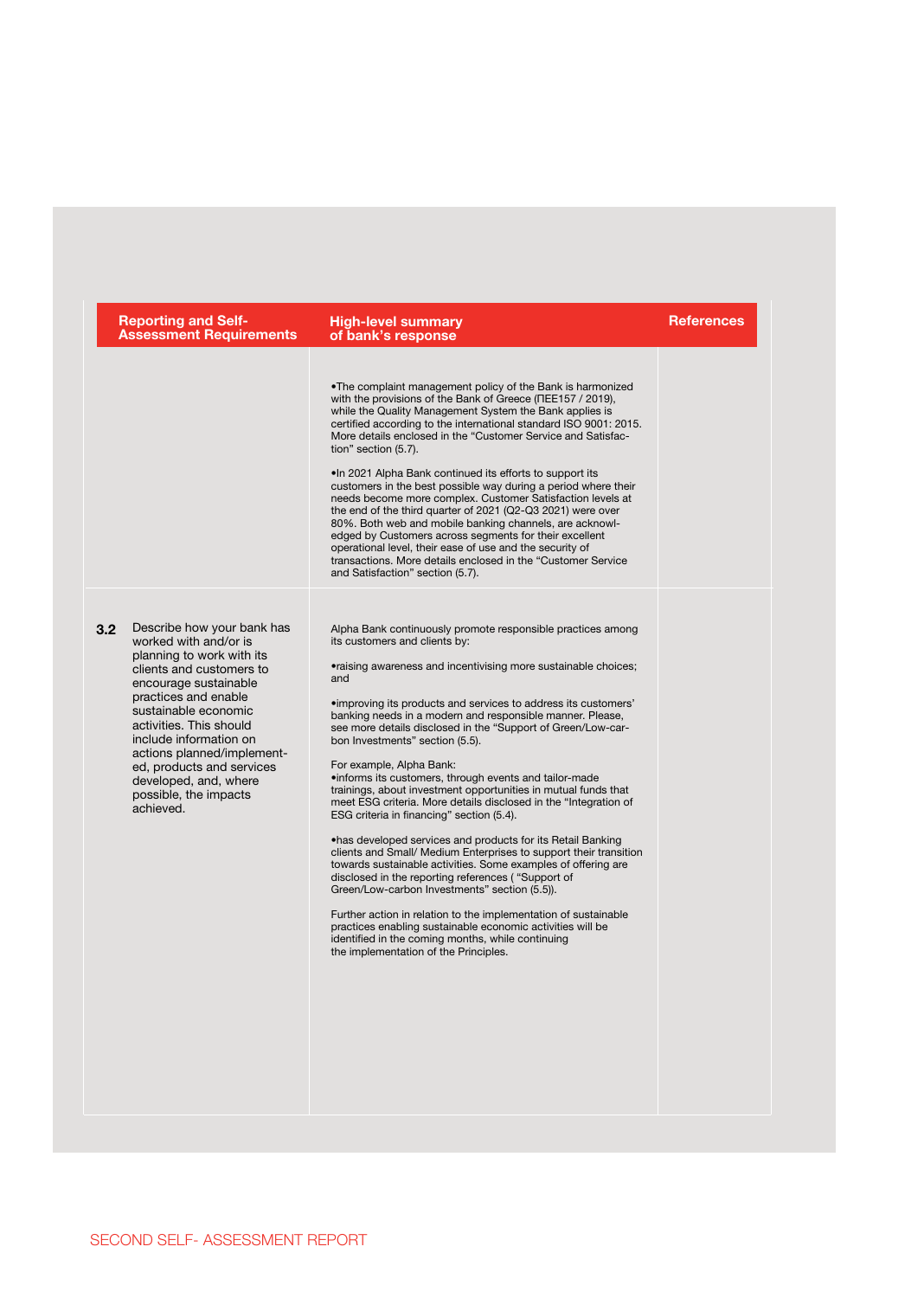#### **Principle 4: Stakeholders**

The Bank will proactively and responsibly consult, engage and partner with relevant stakeholders to achieve society's goals.

| <b>Reporting and Self-</b><br><b>Assessment Requirements</b>                                                                                                                                                                                                                                                                                                                                                       | <b>High-level summary</b><br>of bank's response                                                                                                                                                                                                                                                                                                                                                                                                                                                                                                                                                                                                                                                                                                                                                                                                                                                                                                                                                                                                                                                                                                                                                                                                                                                                                                                                                                                                                                                                                                                                                                                                                                                                                                                                                                                                                         | <b>References</b> |
|--------------------------------------------------------------------------------------------------------------------------------------------------------------------------------------------------------------------------------------------------------------------------------------------------------------------------------------------------------------------------------------------------------------------|-------------------------------------------------------------------------------------------------------------------------------------------------------------------------------------------------------------------------------------------------------------------------------------------------------------------------------------------------------------------------------------------------------------------------------------------------------------------------------------------------------------------------------------------------------------------------------------------------------------------------------------------------------------------------------------------------------------------------------------------------------------------------------------------------------------------------------------------------------------------------------------------------------------------------------------------------------------------------------------------------------------------------------------------------------------------------------------------------------------------------------------------------------------------------------------------------------------------------------------------------------------------------------------------------------------------------------------------------------------------------------------------------------------------------------------------------------------------------------------------------------------------------------------------------------------------------------------------------------------------------------------------------------------------------------------------------------------------------------------------------------------------------------------------------------------------------------------------------------------------------|-------------------|
| Describe which stakeholders<br>4.1<br>(or groups/types of stakehold-<br>ers) your bank has consulted,<br>engaged, collaborated or<br>partnered with for the purpose<br>of implementing these<br>Principles and improving your<br>bank's impacts. This should<br>include a high-level overview<br>of how your bank has<br>identified relevant stakehold-<br>ers and what issues were<br>addressed/results achieved. | The Bank already participates in local stakeholder initiatives to<br>ensure a full understanding of local challenges and further<br>increase its contribution to society's goals, for example by:<br>•participating in the Hellenic Network for Corporate Social<br>Responsibility association that aims to promote Corporate<br>Social Responsibility to both the business community and the<br>social environment; and<br>•participating in the Sustainable Development Committee of the<br>Hellenic Bank Association that aims to represent the Greek<br>banks and their involvement in Corporate Responsibility and<br>Sustainable Development.<br>The Bank recognizes as its Stakeholders the natural and/or legal<br>persons who/which, either directly or indirectly, are connected<br>to, and affect or are affected by the Bank's decisions and its<br>operation. Based on the relevant laws, its daily operations, the<br>existing policies and procedures and the Group's corporate<br>governance strategy, Alpha Bank has recognized four distinct<br>Stakeholder groups (more details in the "Stakeholders" section<br>$(3.3)$ :<br>•Analysts and Investors<br>•Employees<br>•Society<br>•Customers.<br>In 2021, the Senior Management of the Bank with the<br>involvement of the stakeholders mentioned above, identified the<br>most significant impacts. The impacts include issues related to<br>the environment and society. In total, more than 4200<br>representatives of the Bank's stakeholders participated via an<br>online questionnaire. The identified impacts were ranked, and<br>relevant actions/policies were developed in order to minimize<br>the negative effects on the environment, the society, the<br>economy and the business performance too. Please, advise<br>section 3.2 of the Sustainability Report 2021 for more details. |                   |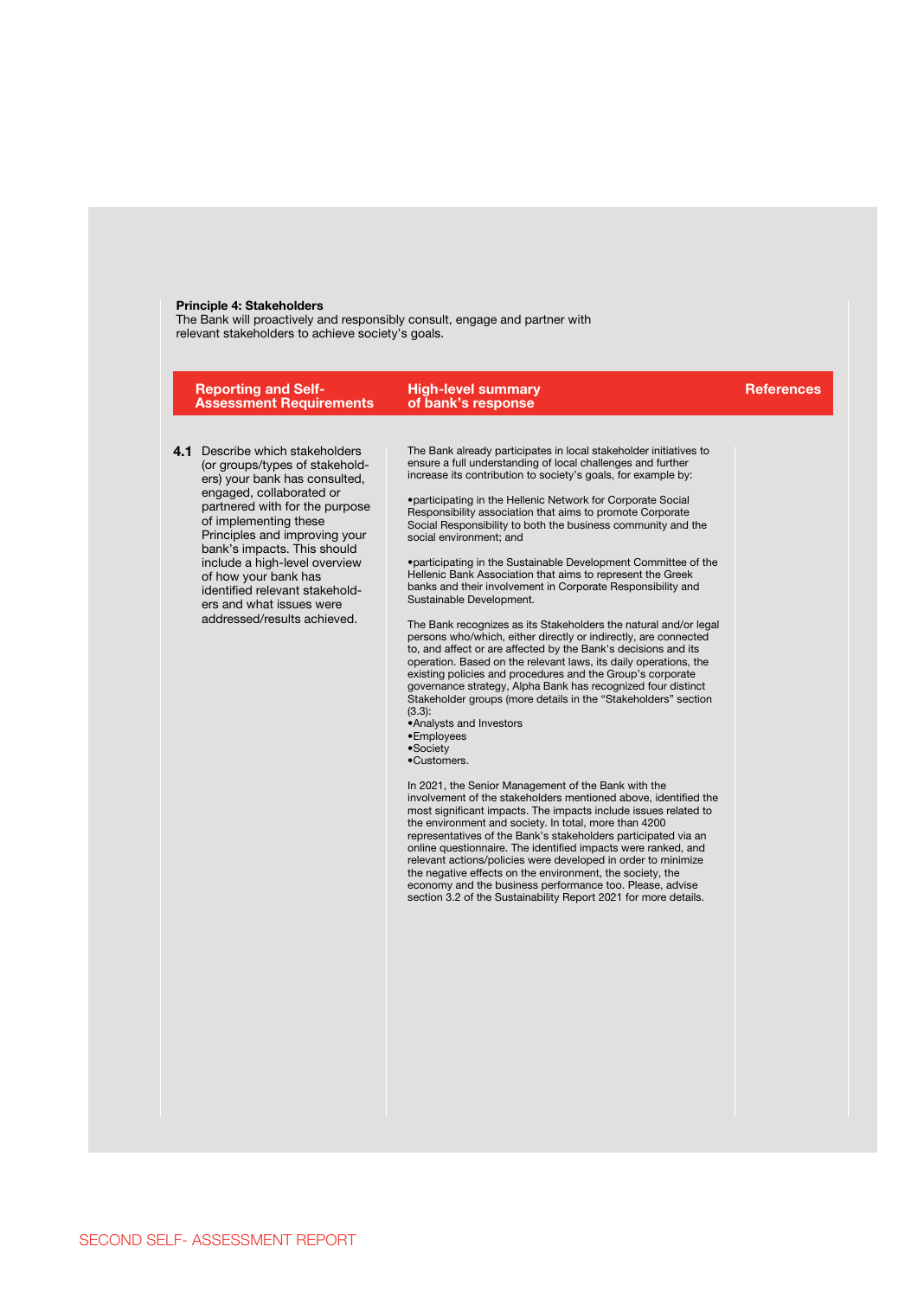#### **Principle 5: Governance & Culture**

The Bank will implement its commitment to these Principles through effective governance and a culture of responsible banking

| <b>Reporting and Self-</b><br><b>Assessment Requirements</b>                                                                                                                                                                                                                                                                                                                          | <b>High-level summary</b><br>of bank's response                                                                                                                                                                                                                                                                                                                                                                                                                                                                                                                                                                                                                                                                                                                                                                                                                                                                                                                                                                                                                                                                                                                                                                                                                                                                                                                                                                                                | <b>References</b> |
|---------------------------------------------------------------------------------------------------------------------------------------------------------------------------------------------------------------------------------------------------------------------------------------------------------------------------------------------------------------------------------------|------------------------------------------------------------------------------------------------------------------------------------------------------------------------------------------------------------------------------------------------------------------------------------------------------------------------------------------------------------------------------------------------------------------------------------------------------------------------------------------------------------------------------------------------------------------------------------------------------------------------------------------------------------------------------------------------------------------------------------------------------------------------------------------------------------------------------------------------------------------------------------------------------------------------------------------------------------------------------------------------------------------------------------------------------------------------------------------------------------------------------------------------------------------------------------------------------------------------------------------------------------------------------------------------------------------------------------------------------------------------------------------------------------------------------------------------|-------------------|
| 5.1 Describe the relevant<br>governance structures,<br>policies and procedures your<br>bank has in place/is planning<br>to put in place to manage<br>significant positive and<br>negative (potential) impacts<br>and support effective<br>implementation of the<br>Principles.                                                                                                        | For the purpose of implementing the Principles, Alpha Bank<br>identified that its current practices could better align with<br>industry best practice and UNEP-FI's guidelines in some areas<br>regarding:<br>.the overall responsibility for sustainability that should be<br>allocated at committee and board level;<br>.the oversight of sustainability matters that should be<br>underpinned by adequate training programmes; and<br>In 2021, a new comprehensive ESG Governance Structure has<br>been developed at a Group level, which demonstrates the<br>Group's strong commitment to Sustainability issues. More<br>specifically, the Governance and Nominations Committee has<br>been transformed to Governance, Sustainability and Nomina-<br>tions Committee and supports the Board of Directors in<br>overseeing the Sustainable Development processes and<br>operations. The Committee has a central role in ESG direction<br>setting and oversight. The purpose of the Committee is to<br>strengthen the Bank's long-term commitment in creating value<br>through the ESG objectives and to monitor the effectiveness of<br>Alpha Services and Holdings to meet its targets and goals in<br>relation to ESG issues (more details in the "Corporate<br>Governance" section (4.2)).                                                                                                                                               |                   |
| 5.2 Describe the initiatives and<br>measures your bank has<br>implemented or is planning to<br>implement to foster a culture<br>of responsible banking<br>among its employees.<br>This should include a<br>high-level overview of capacity<br>building, inclusion in remuner-<br>ation structures and perfor-<br>mance management and<br>leadership communication,<br>amongst others. | Alpha Bank also works toward fostering a culture of responsible<br>banking. This can be seen in the incorporation of responsible<br>values throughout the group vision and the identification of<br>responsibilities for sustainability initiatives and training<br>programmes (more details in the "Talent Management" section<br>$(6.1)$ ).<br>Effective communication with the Bank's employees, in order to<br>enable them to voice their issues and the Bank to communicate<br>its culture and principles constantly. Two prime examples of<br>effective communication channels are:<br>. Resources Business Partners (HRBPs) who are the immediate<br>contact person for the employees of their assigned Units who<br>can discuss with them any issue (work related or personal) they<br>have and the #stayconnected platform which is a direct<br>communication point with employees.<br>•The Employees is also informed via the monthly online internal<br>newsletter "MAZI" ("Together"), as well as via announcements<br>posted on the Alpha Bank Intranet, whenever any issue arises.<br>Last, the Remuneration Policy that has been established<br>determines variable remuneration. Variable remuneration reflects<br>the annual sustainable and risk-weighted performance as well<br>as performance in excess of that required to fulfil the tasks<br>entrusted. More details in the "Corporate Governance" section<br>$(4.2)$ . |                   |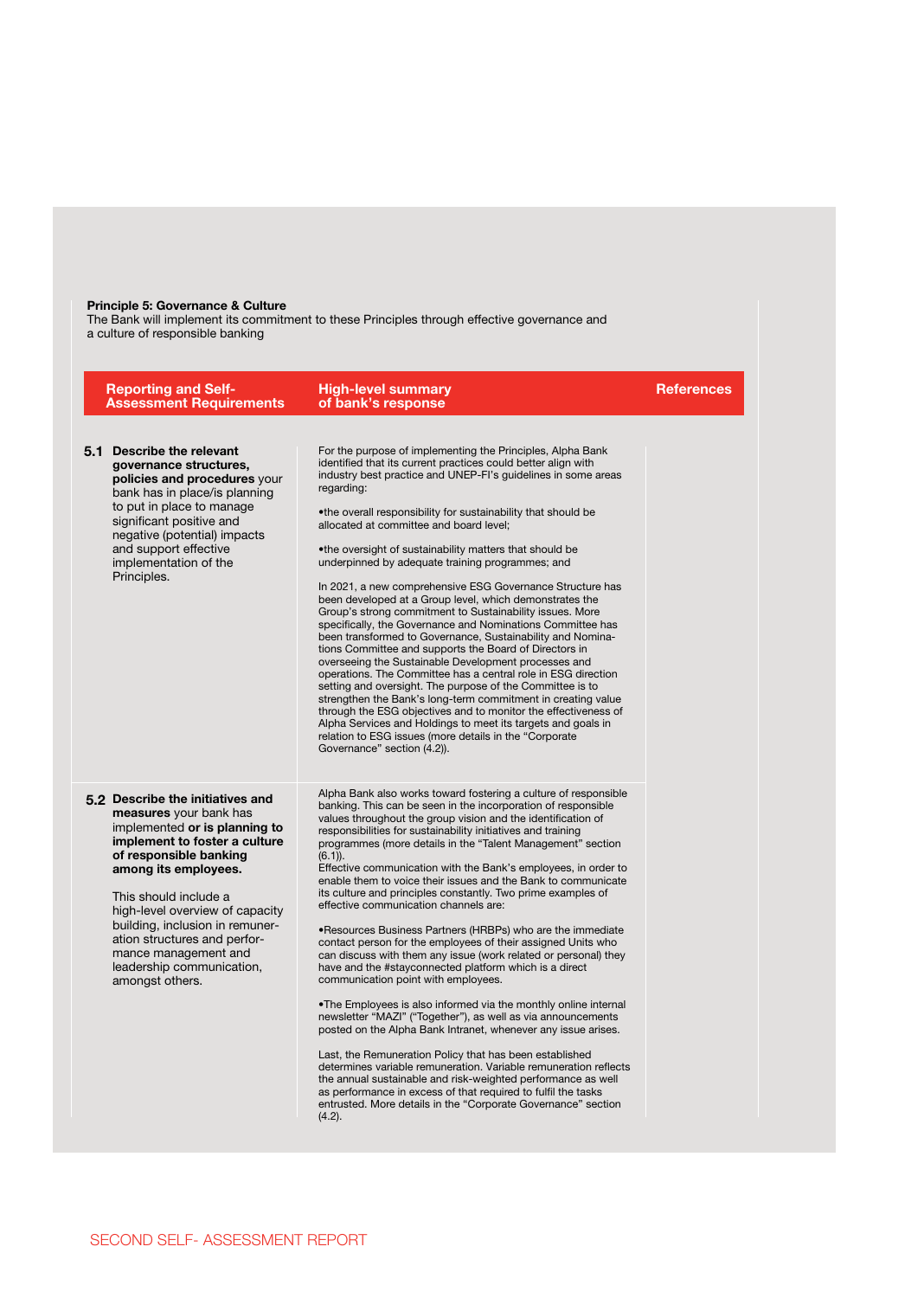|     | <b>Reporting and Self-</b><br><b>Assessment Requirements</b>                                                                                                                                                                                                                                                                                                                                         | <b>High-level summary</b><br>of bank's response                                                                                                                                                                                                                                                                                                                                                                                                                                                                                                                                                                                                                                                                                                                                                                                                                                       | <b>References</b> |
|-----|------------------------------------------------------------------------------------------------------------------------------------------------------------------------------------------------------------------------------------------------------------------------------------------------------------------------------------------------------------------------------------------------------|---------------------------------------------------------------------------------------------------------------------------------------------------------------------------------------------------------------------------------------------------------------------------------------------------------------------------------------------------------------------------------------------------------------------------------------------------------------------------------------------------------------------------------------------------------------------------------------------------------------------------------------------------------------------------------------------------------------------------------------------------------------------------------------------------------------------------------------------------------------------------------------|-------------------|
| 5.3 | <b>Governance Structure for</b><br>Implementation of the<br><b>Principles</b><br>Show that your bank has a<br>governance structure in place<br>for the implementation of the<br>PRB, including:<br>a) target-setting and actions to<br>achieve targets set<br>b) remedial action in the event<br>of targets or milestones not<br>being achieved or unexpected<br>negative impacts being<br>detected. | The Bank took further actions in 2021, apart from the<br>Governance, Sustainability and Nominations Committee that<br>has already been mentioned.<br>At management level, a Group Sustainability Committee has<br>been established, which steers the Bank's ESG strategy and<br>direct all related actions.<br>Additionally, a Group ESG coordinator has been appointed to<br>oversee the ESG objectives within the cross-functional ESG<br>Working Group aiming to facilitate an efficient internal adoption<br>of ESG practices across the organization.<br>In that direction, an extended ESG workplan has been<br>developed in order not only to capture the opportunity to<br>engage with stakeholders and ensure the Company's<br>sustainability, but also to be able to manage any ESG risks.<br>More details are disclosed in the "Corporate Governance"<br>section $(4.2)$ . |                   |
|     | the Principles.                                                                                                                                                                                                                                                                                                                                                                                      | Bank's conclusion/statement if it has fulfilled the requirements regarding Governance Structure for Implementation of                                                                                                                                                                                                                                                                                                                                                                                                                                                                                                                                                                                                                                                                                                                                                                 |                   |

**of a Governance, Sustainability and Nominations Committee and the relevant supporting mechanisms. It also continues to foster a culture of responsible banking among its employees by involving them in decision-making processes relating to the implementation of Principles. Further actions such as training programme and incentives implementation were adopted in the 2021, while continuing the implementation of the Principles and its targets.**